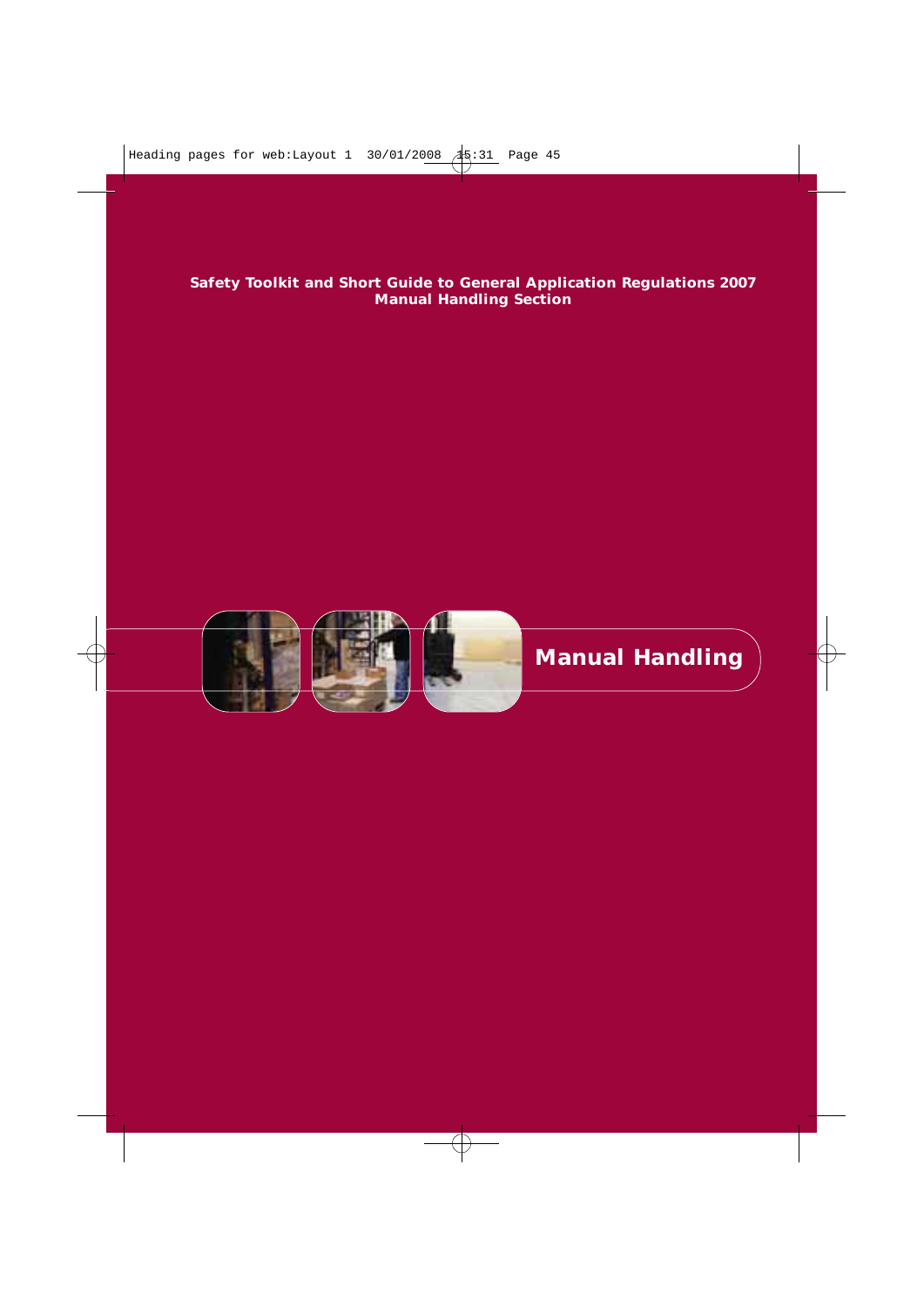Safety Toolkit and Short Guide to General Application Regulations 2007



## **Safety Toolkit**

The objective of the Toolkit is to provide guidance on the prevention of accidents or ill health at work and to provide a practical tool towards a safer workplace. It covers requirements of the Safety, Health and Welfare at Work (General Application) Regulations, 2007 as amended and is aimed specifically at small and micro businesses. It is not intended as a legal interpretation of the legislation. Legal advice should be sought where required.

Checklists provided are non-exhaustive and in no particular order

### **How do I use the Toolkit?**

The Toolkit is intended to assist you to monitor and improve standards of safety, health and welfare. It will assist you towards complying with the law.

- 1. Use the checklists to monitor how you're doing.
- 2. Make any required improvements.
- 3. If necessary, investigate further to find out what you need to do and set a timescale for achieving it.
- 4. Use the Action Date column to show when action taken.

Checklists provided are non-exhaustive and in no particular order.

At the end of each point in the check list reference is made to the corresponding part of the Regulations, for example (r51) indicates Regulation 51.

#### **Where can I get further advice?**

The Health and Safety Authority's website www.hsa.ie contains a large amount of additional information. Most of the information on the website can be accessed free-of-charge. The website has detailed guides on each section of these Regulations. Each guide contains advice on where to find further information.

The Health and Safety Authority's Workplace Contact Unit (WCU) is a helpdesk resource for employers, employees and the public. You can contact the WCU through

- ▲ Locall: 1890 289 389 (Monday to Friday, 9am to 5pm)
- ▲ Fax: 01 614 7125
- ▲ Email: wcu@hsa.ie
- ▲ Write to: Workplace Contact Unit, Health and Safety Authority, Metropolitan Building, James Joyce Street, Dublin 1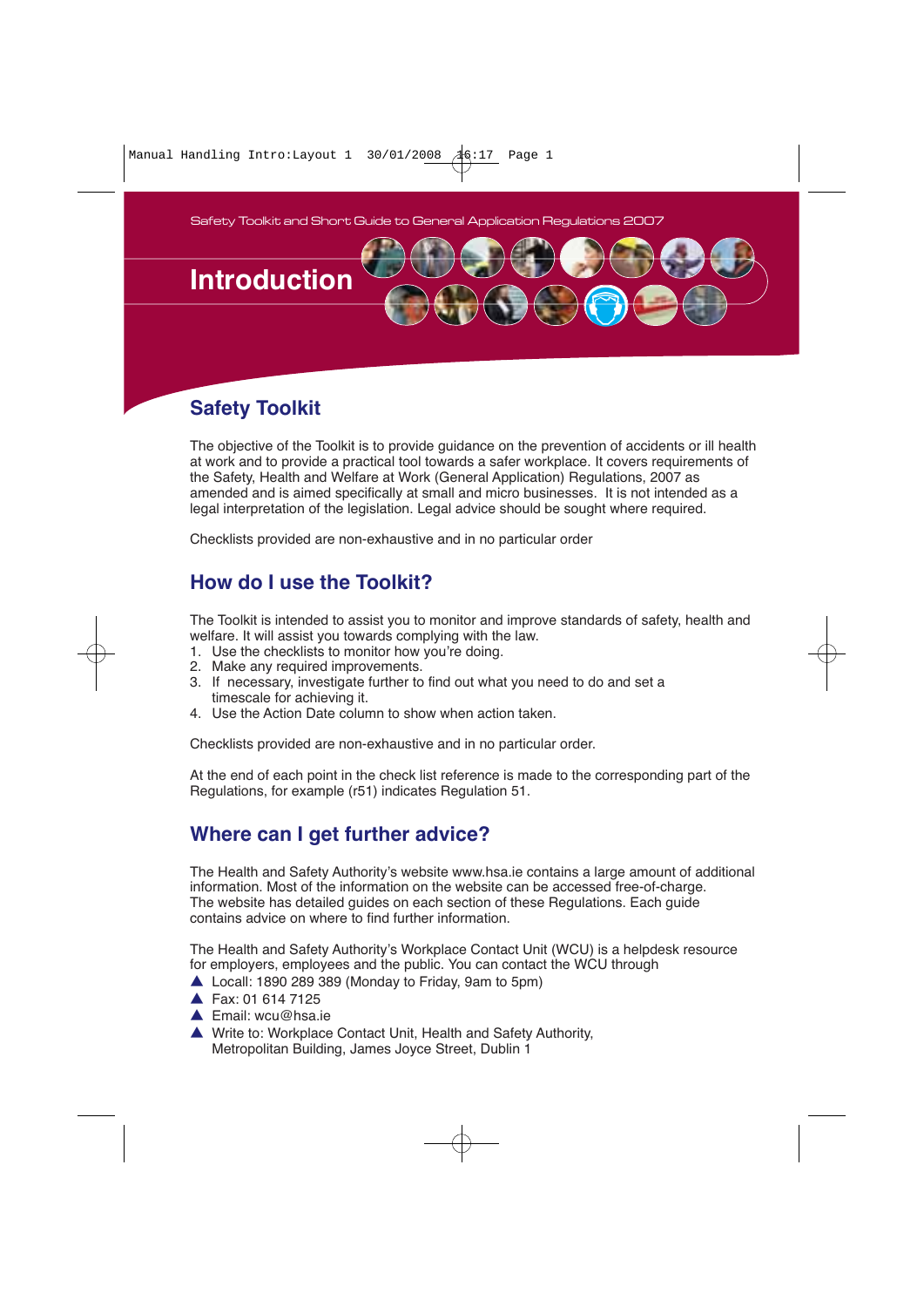

# **Manual Handling**

Manual handling is the main cause of injury at work. Manual handling problems can lead to debilitating long-term illnesses and cause a great deal of pain and discomfort. Sufferers can be forced to leave their jobs and in severe cases, are unable to work at all.

#### **What does this section deal with?**

This section deals with manual handling at work. It covers lifting, putting down, pushing, pulling, carrying or moving a load, where the characteristics of the load pose a risk or the ergonomic conditions of the activity are unfavourable. Where manual handling of loads involves a risk of injury, the employer must avoid or reduce the need for such manual handling.

A risk assessment must be carried out on all manual handling. The risk assessment should identify risks and controls, including both engineering and organisational, to avoid or reduce the risk of injury. This must be done in consultation with staff. The results must be recorded, controls put in place, and the findings communicated to staff.

Employees should be consulted when protective measures related to manual handling are taken. This could include information and training on new mechanical aids to handle heavy loads. Training needs to be specific to tasks. It is not a substitute for the reduction or avoidance of manual handling risks.

#### **Does this section apply to all manual handling?**

No, this section only applies to transporting or supporting a load which, by reason of its characteristics or unfavourable ergonomic conditions, involves risk, particularly of back injury, to employees.

#### **Some Important Points**

- ▲ Avoid handling loads wherever possible
- ▲ Carry out risk assessments for manual handling activities and make sure that all work is planned, organised and carried out by a competent person
- $\triangle$  Take steps to avoid, prevent or reduce risks
- $\triangle$  Choose the right work equipment
- ▲ Use mechanical aids provided
- ▲ **Manual handling training is only part of an approach primarily focused on ergonomic controls**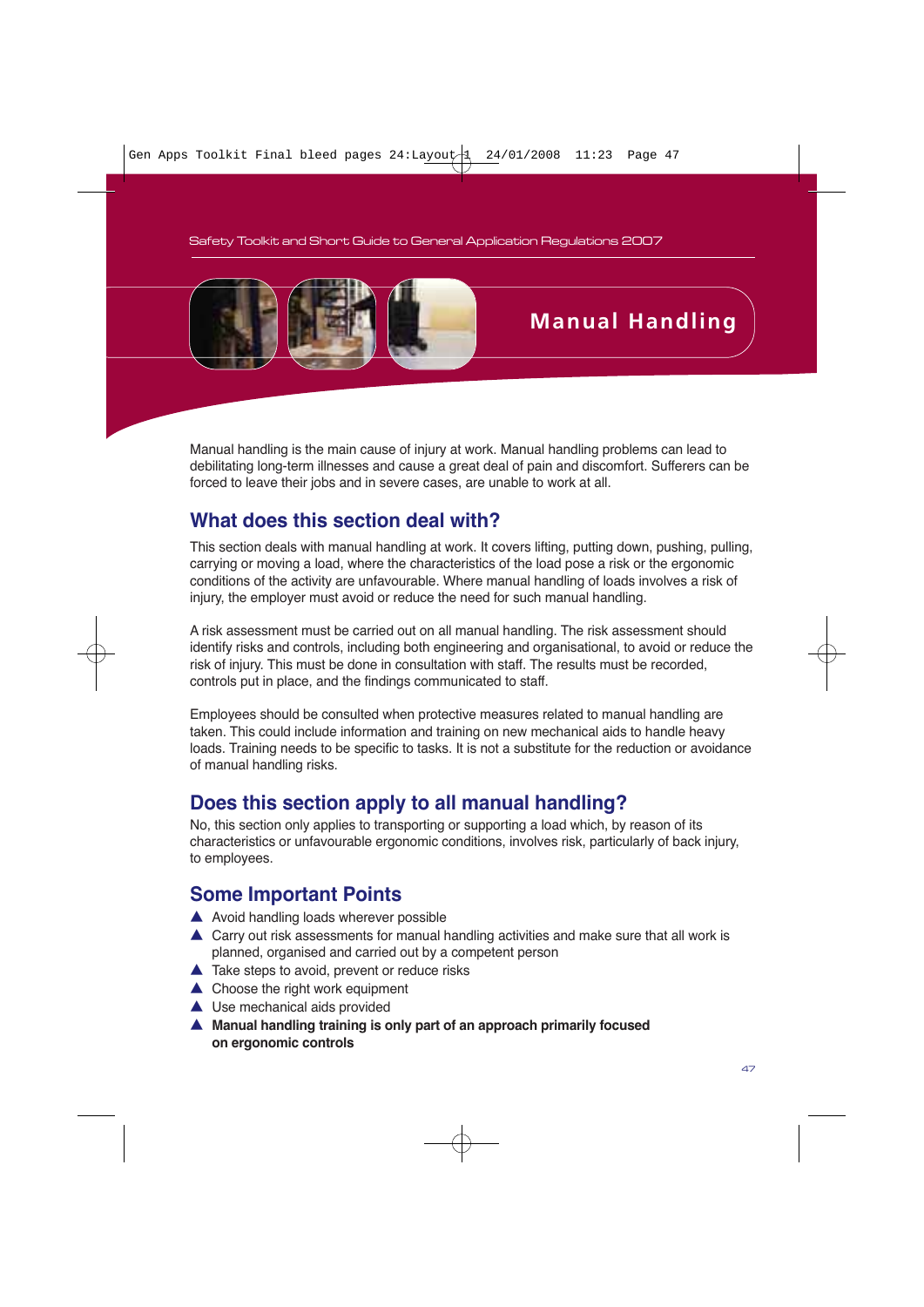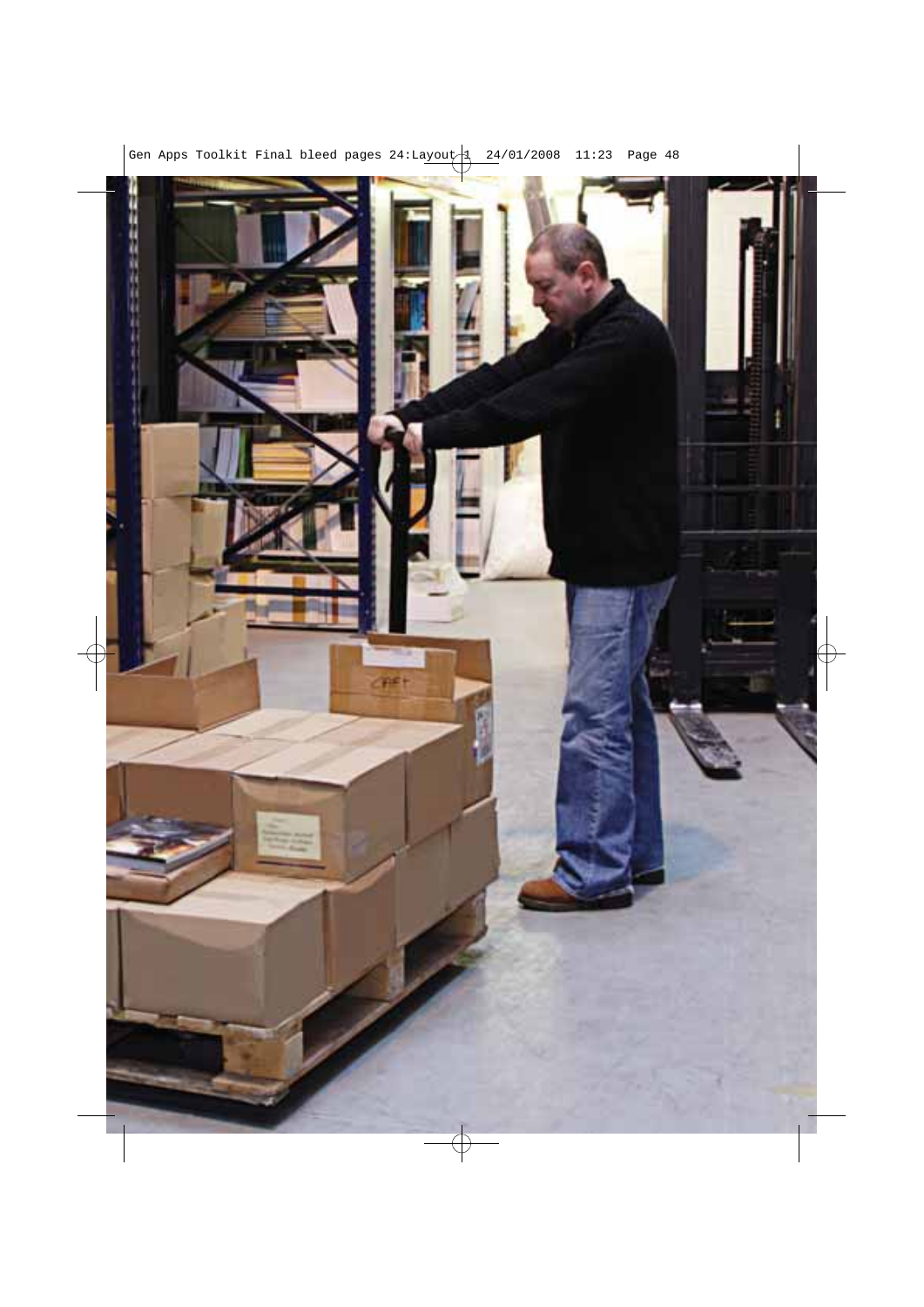# **Manual Handling Checklist**

#### **Interpretation**

"Manual handling of loads" is defined (r68)

| <b>Requirement</b>                                                                                                                                                                                                              | <b>Yes</b> | <b>No</b> | Action<br>N/A<br>Date |
|---------------------------------------------------------------------------------------------------------------------------------------------------------------------------------------------------------------------------------|------------|-----------|-----------------------|
| Appropriate organisational measures taken or appropriate<br>means used, in particular mechanical equipment, to avoid<br>manual handling (r69)                                                                                   |            |           |                       |
| Where manual handling cannot be avoided, appropriate<br>organisational measures (r69)                                                                                                                                           |            |           |                       |
| Means to reduce risk provided, having regard to the risk<br>factors in Schedule 3 (r69)                                                                                                                                         |            |           |                       |
| Where manual handling cannot be avoided, organise<br>workstations to make such handling safe (r69)                                                                                                                              |            |           |                       |
| Taking account of risk factors in Schedule 3 below, assess and<br>avoid or reduce the risk (r69)                                                                                                                                |            |           |                       |
| Ensure particularly sensitive groups are protected including<br>risk factors in Schedule 3 below (r69)                                                                                                                          |            |           |                       |
| Ensure employee capabilities are taken into account, including<br>individual risk factors in Schedule 3 below (r69)                                                                                                             |            |           |                       |
| In health surveillance, take account of risk factors in Schedule<br>3 below (r69)                                                                                                                                               |            |           |                       |
| Ensure employees receive general indications and, where<br>possible, precise information on (i) the weight of each load,<br>and (ii) the centre of gravity of the heaviest side when a<br>package is eccentrically loaded (r69) |            |           |                       |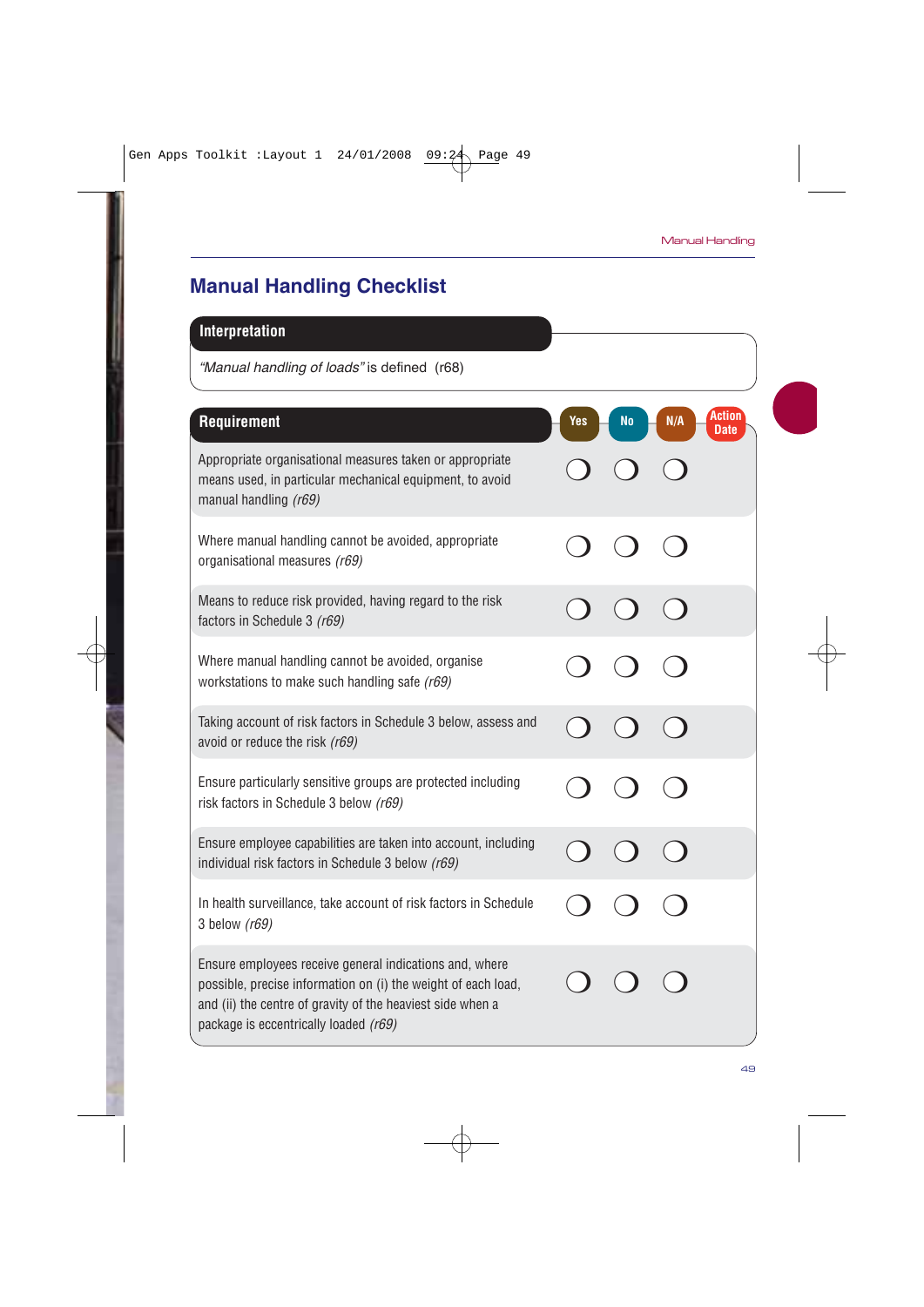| Requirement                                                                                                   | Yes | <b>No</b> | N/A | <b>Action</b><br>Date |
|---------------------------------------------------------------------------------------------------------------|-----|-----------|-----|-----------------------|
| <b>RISK FACTORS FOR MANUAL HANDLING - SCHEDULE 3</b><br>(Regulation 69)                                       |     |           |     |                       |
| 1. Characteristics of the load may present a risk<br>particularly of back injury if it is:                    |     |           |     |                       |
| Too heavy or too large                                                                                        |     |           |     |                       |
| Unwieldy or difficult to grasp                                                                                |     |           |     |                       |
| Unstable or has contents likely to shift                                                                      |     |           |     |                       |
| Positioned in a manner requiring it to be at a distance from<br>the trunk                                     |     |           |     |                       |
| Positioned in a manner requiring bending or twisting of<br>the trunk                                          |     |           |     |                       |
| Likely, because of its contours or consistency (or both), to<br>result in injury, particularly in a collision |     |           |     |                       |
| 2. Physical effort required may present a risk particularly of<br>back injury if it is:                       |     |           |     |                       |
| Too strenuous                                                                                                 |     |           |     |                       |
| Only achieved by a twisting movement of the trunk                                                             |     |           |     |                       |
| Likely to result in a sudden movement of the load                                                             |     |           |     |                       |
| Made with an unstable posture                                                                                 |     |           |     |                       |
| 3. Characteristics of the working environment may increase<br>a risk particularly of back injury if:          |     |           |     |                       |
| There is not enough room, in particular vertically, to carry out<br>the activity                              |     |           |     |                       |
| The floor is uneven, thus presenting tripping hazards, or is<br>slippery in relation to footwear              |     |           |     |                       |
| The working environment prevents the handling of loads at a<br>safe height or with good posture               |     |           |     |                       |